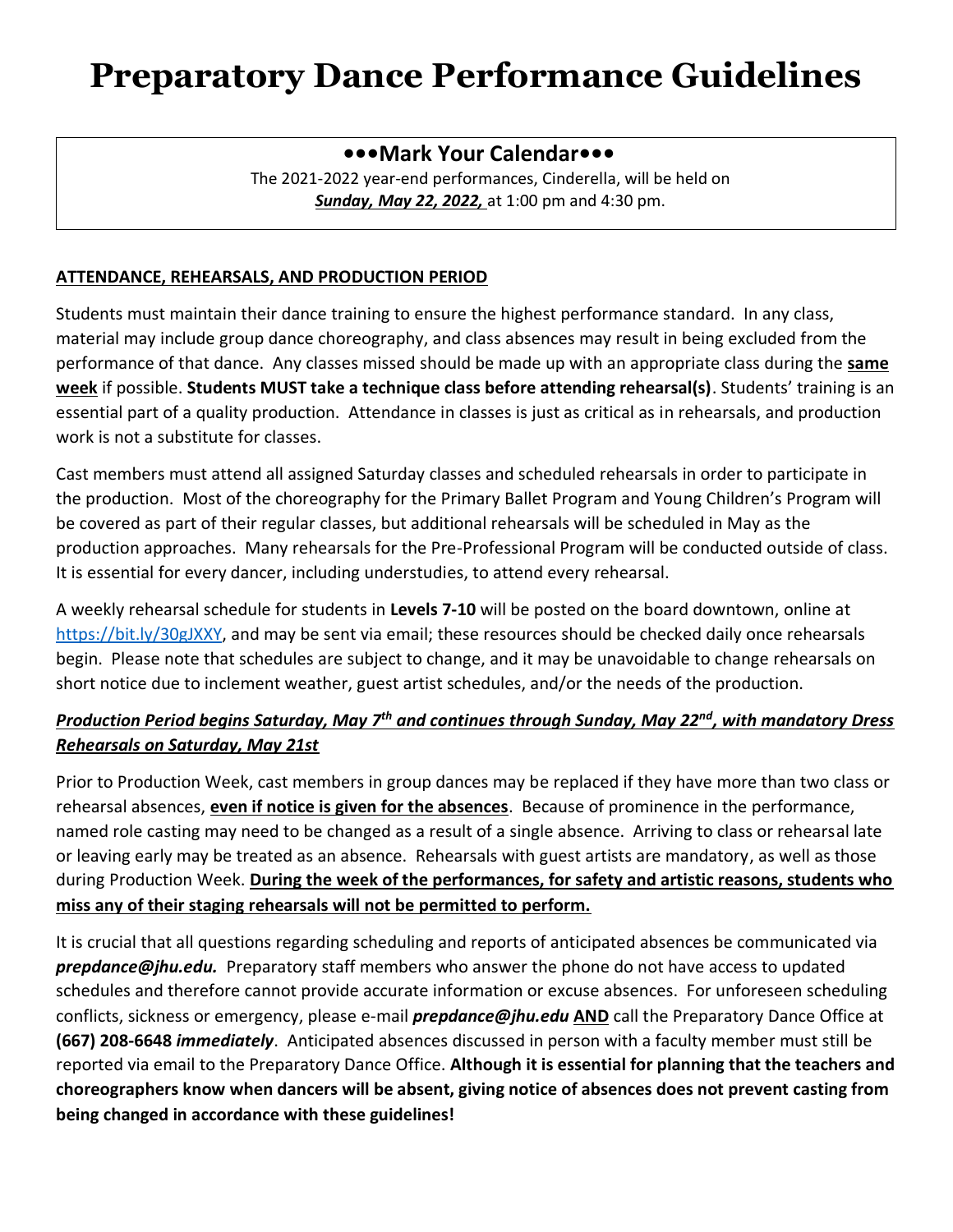# **Preparatory Dance Performance Guidelines**

During the COVID-19 pandemic, JHU and Peabody's protocols will be strictly followed. Students who are feeling unwell *should not come to class or rehearsal in person. Please check with the Preparatory Dance Office or your dancer's teacher to find out if it makes sense to participate over Zoom.* We urge all students and their families to answer the AUXS Safety App questions honestly to reduce the risk of spreading COVID-19. **Preparatory Dance understands that not every student can make this commitment, and although performance participation is strongly encouraged, it is optional.** Parents are urged to carefully examine their calendars over the next few weeks, remembering to consider school and other Peabody functions, and seriously consider whether their students can make the required commitment so that the artistic staff can avoid having to make cast replacements once rehearsals are underway. A student who can make the commitment will be given a part in the performance, but the specific part is subject to change at any time.

#### **APPEARANCE GUIDELINES**

Students wishing to participate in the production must be prepared to strictly follow professional dance standards of appearance.

Cast members must have dress-code tights and ballet shoes in good condition, and it is highly recommended that they have a spare set of each for emergencies. Students in Levels 3 and higher must wear a flesh-tone leotard underneath their dress-code tights and costume for privacy, or a dance belt (if appropriate). In most cases, long hair will be styled into a bun. Those who will be unable to put their hair in a bun by the production must consult with the artistic staff for instructions. Specific instructions concerning make-up should also be expected. No non-costume jewelry may be worn onstage, **including earrings.** Nail polish and acrylic fingernails are not permitted. Students may not perform wearing any casts, splints, braces, wraps, or tape whatsoever, even underneath tights. Students who cannot dance without any of these items should not perform due to the risk of additional injury. **No eyeglasses may be worn onstage**; this requirement is as much for safety as appearance. Students who wear any of these items for class should remove them several rehearsals prior to production to be sure they are comfortable dancing without them. These guidelines are standard in any professional dance company in the United States.

Cast members will be provided with costume, hair, and make-up instructions specific to their roles—**all** details of these instructions, as well as the general standards, must be followed exactly. Preparatory Dance takes great pride in providing its students with the opportunity to participate in a production of professional caliber.

#### **CASTING**

Students registered in **Introduction to Ballet 2 and Levels 1 through 10** are eligible to perform in the year-end production. Students from the Estelle Dennis/Peabody Dance Training Program for ED/PD Boys 2-10 will be cast. Those in ED/PD Boys 1 may be invited to perform based on individual readiness and the number of roles in the production for beginners. Many students will dance in just one performance. Specific casting for class dances will be announced on **Saturday, February 12th**; preliminary named role casting with alternates and/or understudies will be announced on **Tuesday, February 15th**. Casting is subject to change.

Students are selected for named roles through an audition. Due to the demands of the choreography and the commitment required, only students placed in **Ballet Levels 8-10** and **Upper-Intermediate** and **Advanced Contemporary Dance** are eligible to audition. (If there are any featured roles for students in lower levels,